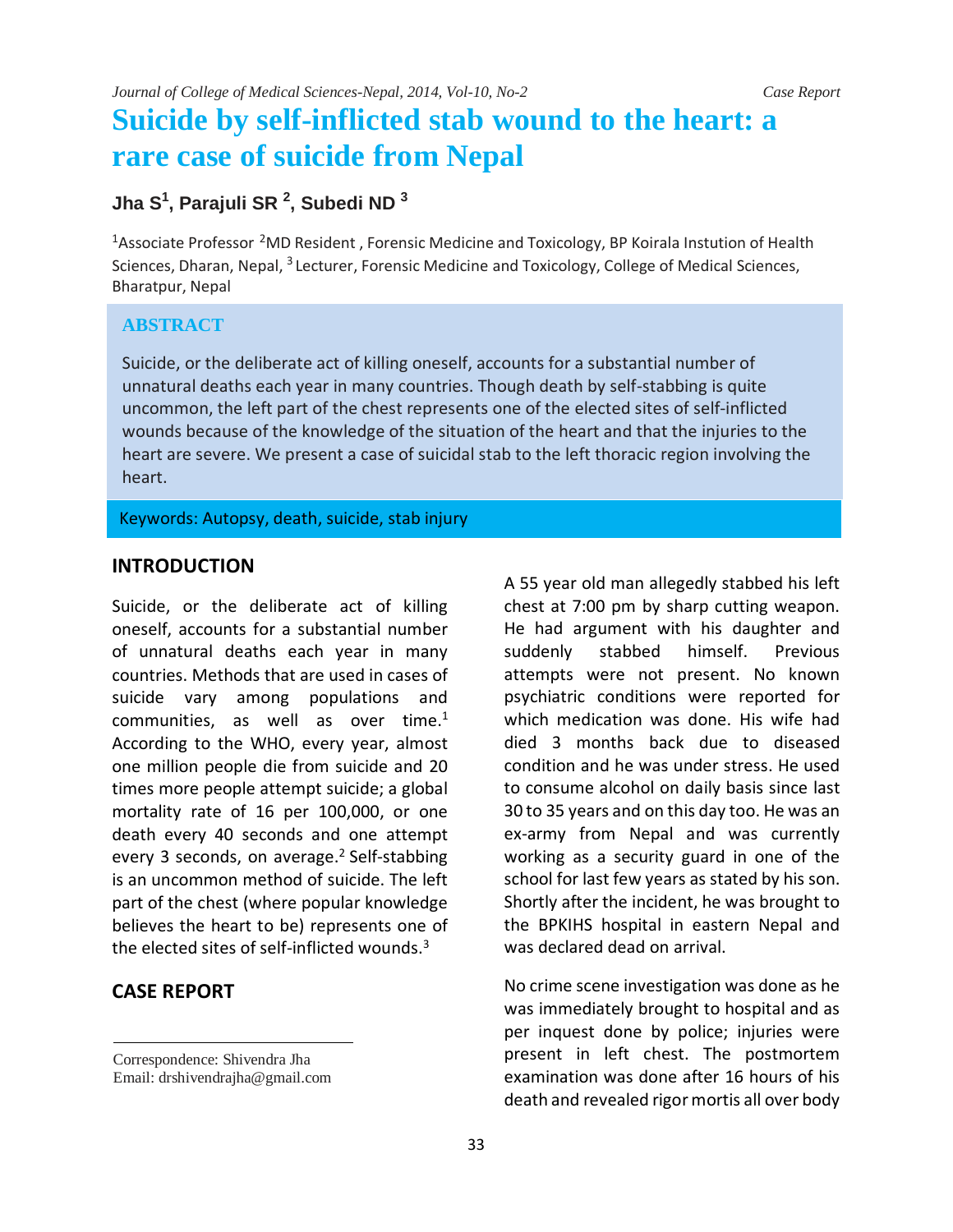#### *Jha S. et al, Suicide by self-inflicted stab wound to the heart...................................*

and livor mortis in back except contact pallor. There was a stab wound of 3cmx1.5cm with superior sharp end and inferior blunt end on left chest region, placed slightly obliquely, 2.5cm from mid sternal line in 3<sup>rd</sup> intercostal space, 6 cm from left nipple. Three tentative marks (hesitation cuts) were seen below this injury. After a median sternotomy, a depth penetration of the stab channel revealed the cut of the skin and subcutaneous layers and, going through the left 3<sup>rd</sup> intercostals space with  $4<sup>th</sup>$  rib fracture on upper margin, hematoma with about 1500 ml of blood was seen in the thoracic cavity. Heart was examined and a vertical 1 cm penetrating injury on right ventricle was revealed. All the chambers of the heart were empty.

Death occurred within an hour, from the time of self-injury to arrival at hospital. The cause of death was determined to be due to exsanguination from penetrating injury to the heart.

# **DISCUSSION**

Suicide is a frequent cause of death all over the world. Death by self-stabbing is quite uncommon in Western countries. Mostly young men and persons with a psychiatric history choose this manner of suicide. $3$ Hemorrhage from penetrating injuries to chest may remain concealed with little external evidence of bleeding and it is not unusual to find several liters blood with in the chest cavity at post-mortem examination.4 Suicidal wounds of the chest are usually on the left side, and directed downwards and inwards, unless the person happens to be left-handed.<sup>5</sup>

In the case described, the 55 year old man had no eventful psychiatric history but was a

chronic alcoholic. The presence of several self-inflicted stabs and hesitation marks and the absence of clothing are the classic criteria required for a self-inflicted suicide. $3$ In this case, there was a single incision penetrating the chest on the left side with three hesitation marks beneath it.

The physiologic status of the patient at presentation, mechanism of injury, and presence of a tamponade are significant prognostic factors in penetrating cardiac injuries. Penetrating cardiac wounds represent an ongoing clinical challenge to trauma surgeons.<sup>6</sup> The outcome of patients with penetrating heart injuries depends to a great extent on aggressive primary care and fast transport to the closest appropriate trauma center. There, after confirming the diagnosis, the injured victim has to be transferred without any delay to the operating room where the penetrating injury can be dealt with.<sup>7</sup>

Lack of cardiac trauma centre and cardiac surgeons in this institute and whole eastern Nepal, the case we described would not have survived even if it has reached the hospital. This is the scenario in almost all areas of Nepal excluding the capital, Kathmandu. The most important factor for survival in cardiac trauma would be to stabilize the hemodynamic state with the urgent treatment just after arrival and to perform the surgical repair immediately.8 A large variation in survival rates, ranging from 19 to 65% is reported. $6$  Viewing all, we can confirm the unusual case of a selfstabbing suicide of a man penetrating his own heart.